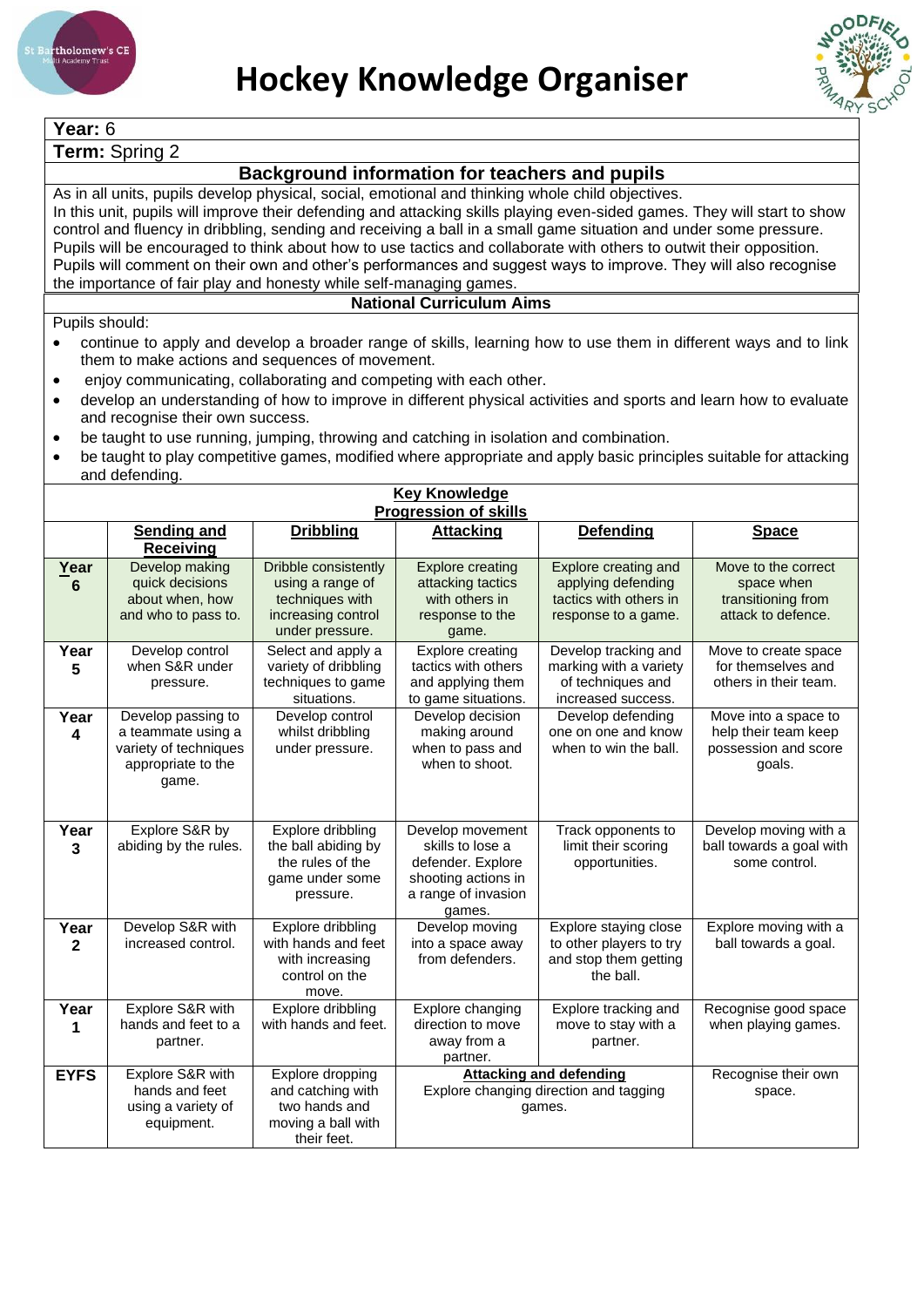| <b>Whole child Skills</b>                                                                                                                                                                                                                                                                                                                                                                                                                                                                                                                                                                                                                                                                                                                                                                                                                                                                                                                                                                     |                                                                                        |                                                       |                                                                                                                                                         |  |
|-----------------------------------------------------------------------------------------------------------------------------------------------------------------------------------------------------------------------------------------------------------------------------------------------------------------------------------------------------------------------------------------------------------------------------------------------------------------------------------------------------------------------------------------------------------------------------------------------------------------------------------------------------------------------------------------------------------------------------------------------------------------------------------------------------------------------------------------------------------------------------------------------------------------------------------------------------------------------------------------------|----------------------------------------------------------------------------------------|-------------------------------------------------------|---------------------------------------------------------------------------------------------------------------------------------------------------------|--|
| Physical                                                                                                                                                                                                                                                                                                                                                                                                                                                                                                                                                                                                                                                                                                                                                                                                                                                                                                                                                                                      | Social                                                                                 | Emotional                                             | Thinking                                                                                                                                                |  |
| <b>Dribbling</b><br>Passing<br>Receiving<br>$\bullet$<br>Tackling<br>Creating and using<br>space<br>shooting                                                                                                                                                                                                                                                                                                                                                                                                                                                                                                                                                                                                                                                                                                                                                                                                                                                                                  | Communication<br>$\bullet$<br>Collaboration                                            | Perseverance<br>$\bullet$<br>Honesty and fair<br>play | <b>Planning strategies</b><br>$\bullet$<br>and using strategies<br>Observing and<br>$\bullet$<br>providing feedback<br>Selecting and<br>applying skills |  |
|                                                                                                                                                                                                                                                                                                                                                                                                                                                                                                                                                                                                                                                                                                                                                                                                                                                                                                                                                                                               |                                                                                        |                                                       |                                                                                                                                                         |  |
| <b>Links to other National Curriculum subjects</b><br><b>English</b><br>Learning of key vocabulary - interception, possession, opposition, defender, attacker, reverse.<br>Understand and follow instructions.<br>Understand rules and apply them to game situations.<br>Discussing tactics and communicating these with a partner and group.<br><b>Maths</b><br>Adding scores in the tournament to get a final placing.<br>$\bullet$<br>Creating goals and playing areas of set distances.<br>$\bullet$<br>Estimating distances away from a partner.                                                                                                                                                                                                                                                                                                                                                                                                                                         |                                                                                        |                                                       |                                                                                                                                                         |  |
|                                                                                                                                                                                                                                                                                                                                                                                                                                                                                                                                                                                                                                                                                                                                                                                                                                                                                                                                                                                               |                                                                                        |                                                       |                                                                                                                                                         |  |
| <b>Key Vocabulary</b><br>Prior vocabulary: dribble, shoot, opposition, grip, receiver, trapping the ball, obstruction, possession<br>New vocabulary: opponent, conceding, support, interception, consistently.                                                                                                                                                                                                                                                                                                                                                                                                                                                                                                                                                                                                                                                                                                                                                                                |                                                                                        |                                                       |                                                                                                                                                         |  |
|                                                                                                                                                                                                                                                                                                                                                                                                                                                                                                                                                                                                                                                                                                                                                                                                                                                                                                                                                                                               |                                                                                        | <b>Teacher Glossary</b>                               |                                                                                                                                                         |  |
| Interception<br>When a player takes possession of the ball away from the opposition as the ball is<br>passed.                                                                                                                                                                                                                                                                                                                                                                                                                                                                                                                                                                                                                                                                                                                                                                                                                                                                                 |                                                                                        |                                                       |                                                                                                                                                         |  |
| <b>Possession</b>                                                                                                                                                                                                                                                                                                                                                                                                                                                                                                                                                                                                                                                                                                                                                                                                                                                                                                                                                                             | When a team has the ball they are in possession                                        |                                                       |                                                                                                                                                         |  |
| <b>Trapping the ball</b><br>Getting down low to stop and receive a pass on the stick with control.                                                                                                                                                                                                                                                                                                                                                                                                                                                                                                                                                                                                                                                                                                                                                                                                                                                                                            |                                                                                        |                                                       |                                                                                                                                                         |  |
| <b>Centre pass</b>                                                                                                                                                                                                                                                                                                                                                                                                                                                                                                                                                                                                                                                                                                                                                                                                                                                                                                                                                                            | A pass used to begin the game or the second half, or to restart play following a goal. |                                                       |                                                                                                                                                         |  |
| <b>Key Rules:</b><br><b>Key principles of invasion</b><br>Foot: Players must try not to let the ball hit their feet. If the ball touches a<br>player's<br><b>Attacking</b><br><b>Defending</b><br>foot and it breaks down play or creates a<br><b>Score goals</b><br><b>Stop goals</b><br>disadvantage, the opposition is awarded a Free Pass.<br><b>Create space</b><br><b>Deny space</b><br>Back sticks: A player can only use one side of their stick (the face of the<br>stick) to hit<br><b>Maintain</b><br>Gain<br>the ball.<br>possession<br>possession<br>High stick: When a player attempts to play at any high ball (over knee height)<br><b>Move the ball</b><br>with the stick.<br>towards goal<br>Obstruction: When a player uses either their stick or their body to block or<br>keep another player from hitting the ball.<br>PLEASE NOTE: On the planning, it mentions a bully off. This is not used to<br>start a game anymore. A pass back from the centre is used instead. |                                                                                        |                                                       |                                                                                                                                                         |  |
| <b>Health and safety</b>                                                                                                                                                                                                                                                                                                                                                                                                                                                                                                                                                                                                                                                                                                                                                                                                                                                                                                                                                                      |                                                                                        |                                                       |                                                                                                                                                         |  |
| Unused balls must be stored in a safe place. As pupils will not be wearing mouth guards or shin pads,<br>tennis, air flow or foam balls should be used. Sticks should not be lifted higher than waist height.<br><b>Remind children to:</b><br>Remove any jewellery before the lesson.<br>Tie long hair back.<br>Wear suitable clothing for PE to school.                                                                                                                                                                                                                                                                                                                                                                                                                                                                                                                                                                                                                                     |                                                                                        |                                                       |                                                                                                                                                         |  |